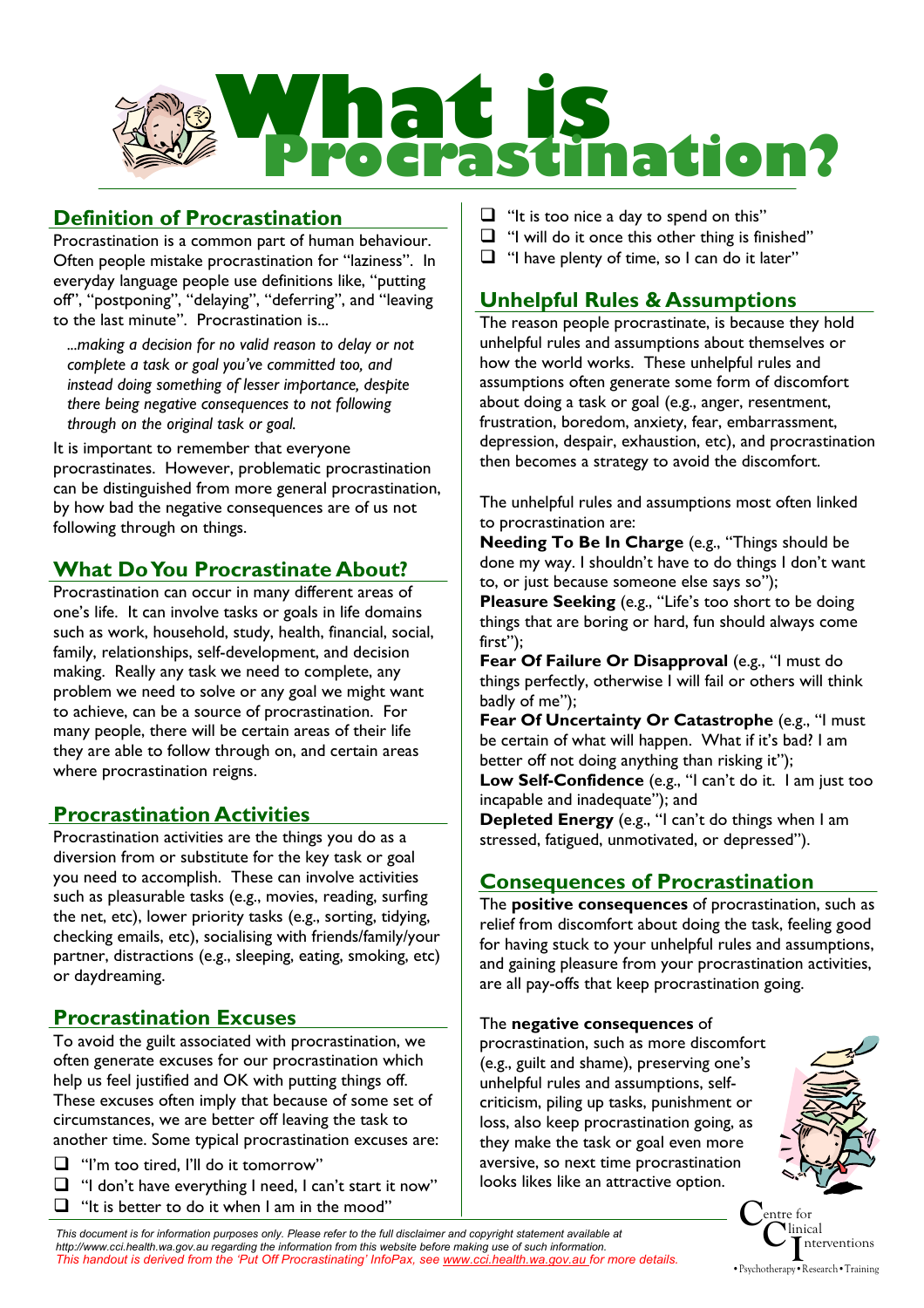# Vicious Cycle of Procrastination

# **The Procrastination Cycle**

Procrastination arises from our **unhelpful rules and assumptions** about what we expect of ourselves and the world. When these are activated, they lead us to feel (or **detect**) some sort of **discomfort** about doing a task or goal we are faced with. If we can't tolerate this discomfort (that is, we **detest** the feeling), we will be likely to use procrastination as our way of avoiding or **dodging** the discomfort. In addition, if we can come up with convincing **excuses** and justifications for our procrastination, we will be all the more likely to travel the path of procrastination. As such we will engage in procrastination **activities**, such as doing pleasurable or distracting things, as a substitute for the tasks and goals we need to be doing. In turn, the **consequences** that arise from our procrastination, whether they be positive or negative, make us more likely to turn to procrastination next time we are faced with a similar task or goal. This happens because we got both a pay-off for our procrastination, as well as made the task even more aversive by putting it off.





The more positive Doing Cycle shows us that when faced with a task or goal you would usually procrastinate over, you need to:

- Adjust your unhelpful rules and assumptions;
- Tolerate your discomfort;
- Dismiss your procrastination excuses;
- Be motivational towards yourself rather than critical; and
- Put into action practical strategies to stop procrastinating.

It is important to realise that procrastination is a habit, and like any habit it will take time, practice, persistence and patience to change from 'procrastinator' to 'doer'.

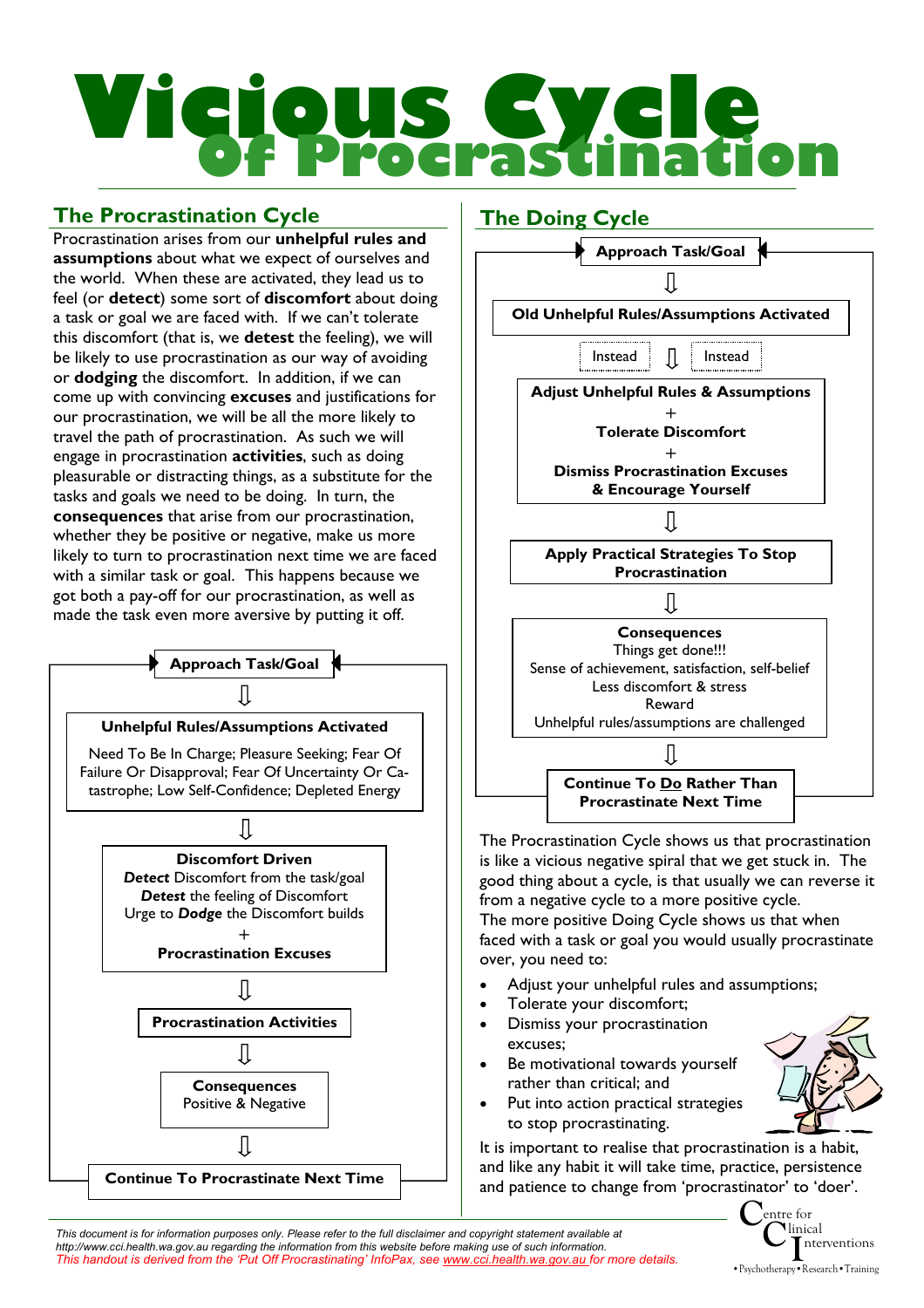

# **What are Procrastination Excuses?**

Procrastination excuses usually involve some grain of truth about the current situation we are facing, from which we conclude we are better off postponing a task or goal to another time. These excuses make us feel that our procrastination is justified, reasonable, acceptable and OK. As such, these excuses play a big role in leading us to procrastinate, and we need to learn how to dismiss them. Here are some common procrastination excuses. Each excuse is divided into 2 parts, the grain of truth and its unhelpful conclusion.

| <b>The Truth</b>                            | <b>Unhelpful Conclusion</b>                         |
|---------------------------------------------|-----------------------------------------------------|
| I am really tired                           | I am better off doing it after I have<br>rested     |
| I will miss out on the fun<br>happening now | I can always wait till nothing much is<br>happening |
| I don't have everything I<br>need           | l will wait till I do                               |
| I have plenty of time                       | So I don't have to start it now                     |
| I have other things to do                   | I will do it once those things are<br>finished      |

These unhelpful conclusions follow the unrealistic notion that tomorrow will some how miraculously be a better time to get productive and follow through with things. However, often if we wait for a time when we feel rested, motivated, inspired, have no distractions, have everything we possibly need, have heaps of time, have finished all the other things that we could possibly be doing…we will be waiting a very long time for just the right conditions to come together to get started on a task or goal. The real truth is that no time is probably ideal for doing something we don't feel like doing, hence now is just as good as any other time to get cracking. Often if we get started and take a step forward towards completing our task or goal, no matter how small the step, our desire to do that task or goal often increases, and we can get some valuable things done. This means that by taking action first, all the other things often fall into place for us and we feel capable of continuing forward and getting the job done.

# **Challenging Your Conclusions**

You can challenge your unhelpful conclusions and develop more helpful conclusions by asking yourself:

What is the factual evidence or reasons that it is better for me to put off this task or goal?

- What is the factual evidence or reasons that it is better for me to start this task or goal now?
- Is it really true that I will be better off in the long run delaying this task or goal?
- Is it really true that I can't make even a small start on the task or goal right now? Can I still get some parts of the task or goal done now, even though conditions aren't ideal?
- Is it really true that later is a better time to do it?
- If I do make some start on the task or goal right now – What might happen? How might I feel?
- If I don't make a start on the task or goal right now – What might happen? How might I feel?

| <b>The Truth</b>                            | <b>Helpful Conclusion</b>                                                 |
|---------------------------------------------|---------------------------------------------------------------------------|
| I am really tired                           | But I can still make a small start<br>right now                           |
| I will miss out on the fun<br>happening now | But if I get some of it done, I can<br>reward myself with other fun later |
| I don't have everything I<br>need           | But I can still try to make a start on<br>some bits of the task           |
| I have plenty of time                       | But better to get on top of it now<br>than leave it to the last minute    |
| I have other things to do                   | But they are not more important<br>and can be done after this             |

Another way to change your unhelpful conclusions is to test them. That is, conduct an experiment to see if what you predict about your ability to complete tasks under certain circumstances, really holds up in reality. For example, if your excuses relate to the notion that you can't do it now because you are too fatigued, first rate how fatigued you are (0-10), then spend 5 or 10mins doing the task. Following this re-rate your fatigue and examine what you were able to achieve in that short time. You may then continue for another short amount of time, and again re-evaluate your fatigue and what you got done. Often this experiment shows you can get something done, and you actually feel more energised.

# **Encourage Rather Than Criticise**

The more you criticise yourself for procrastinating, the more demotivated you feel, and the more likely you will continue to procrastinate. As such, turning self-criticism into more motivational self-talk, can also help to overcome procrastination. The best way to encourage and motivate yourself, is to speak to yourself as you would a friend who was in the same situation, as we tend to be encouraging rather than critical to others.

**C**entre for **C**linical **I**nterventions •Psychotherapy•Research•Training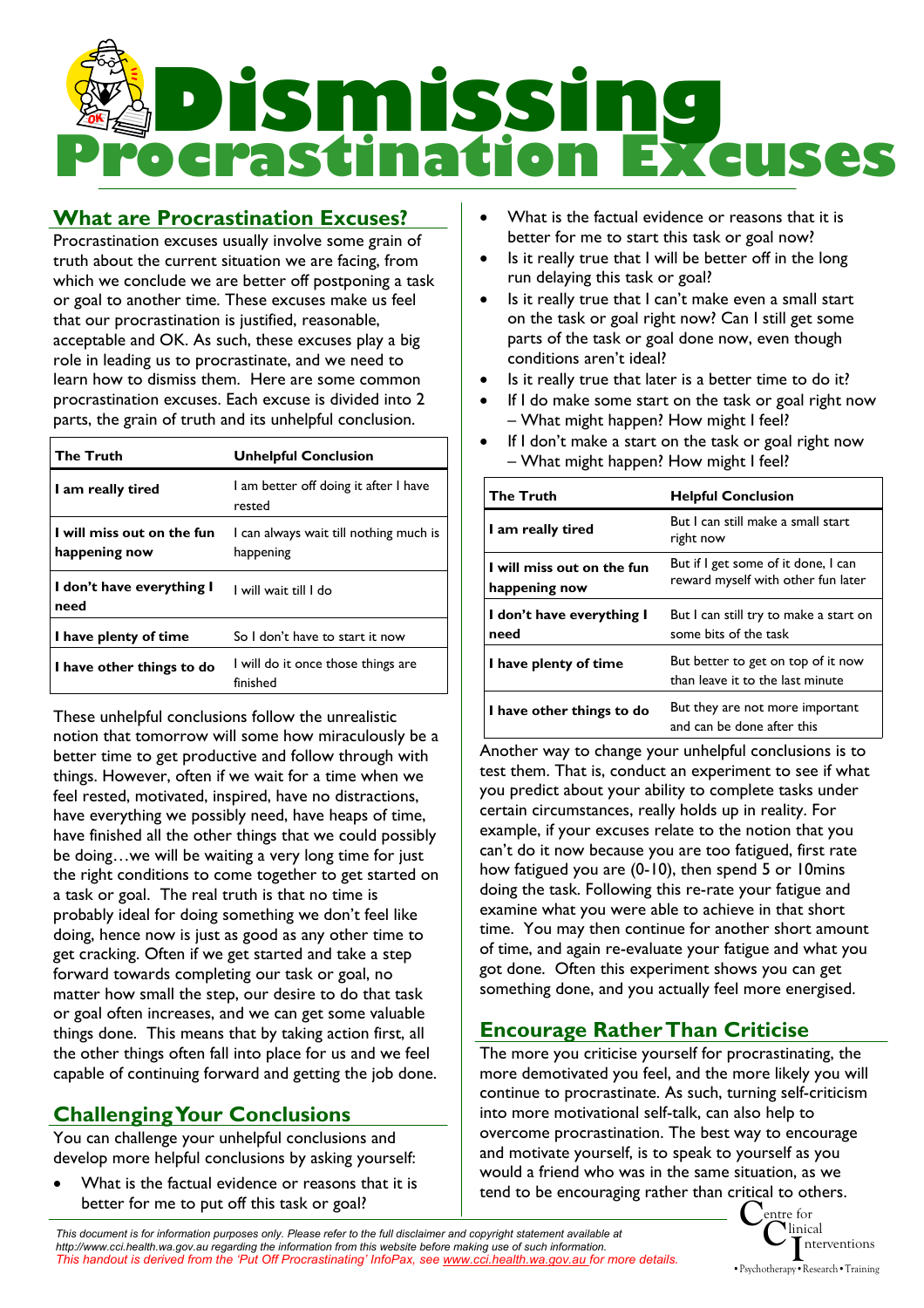# **Practical Strategies to Stop Procrastination**

Overcoming procrastination in practical ways involves knowing **what** needs to be done, **how** to do it and **when** to do it. Clarity, task approach and time availability is the key.

# **What Do I Need To Do?**

To gain clarity as to exactly what tasks or goals need to be done, try the following:

• write a 'To Do' **list** of tasks and goals you need to work on. This could be a list for the day, the week, the month, or longer, depending on



- what makes most sense for your circumstances; • then **prioritise** the list of tasks, numbering them
- from most important to least important; • then **grade** each task, that is, break the task into all the small steps or 'chunks' that are involved in achieving the task; and
- finally, accurately estimate how much **time** each step of each task or goal will take (Note., people who procrastinate often overestimate or underestimate the time it will take to do something, so you may need to actually time tasks to practice getting more accurate at your time telling).

# **How Can I Do It?**

When contemplating how to do a task, there are numerous ways you can approach any given task to make it easier. The following are some methods you can try. Keep in mind that not all of these are suited to every person or every situation, so it will take a bit of trial and error to see what works for you in different situations.

**Worst-First:** knock out the worst task first, so all other tasks after that are easy by comparison.

**Using Momentum:** start doing a task that you like and that energises you, and then without a break quickly switch to a task that you have been putting off.

**Just 5-Minutes:** plan to spend just 5 minutes on the task. This is such a small amount of time, so you will feel you can tolerate just 5 minutes. At the end of the 5 minutes, reassess and see if you can spend just another 5 minutes on the task, and so on.

**Set Time Limits:** set a specific amount of time to work on a task (e.g., 30 minutes), and stick to just that, rather than extending things even if you feel you can.



**Prime Time:** work out what time of day you are most productive or energised or creative, and use this time to get started on your tasks or goals. The idea is to attempt tasks when you are at your optimum.

**Prime Place:** be aware of what types of environments you get more done in, and what types of environments have distractions that make you more likely to procrastinate. Isolate yourself if necessary to minimise social and other distractions.

**Remember-Then-Do:** as soon as you remember you need to do a task, seize that moment to follow through.

**Reminders:** if you often forget tasks, use visual reminders and prompts to help you (e.g., place notes or lists in prominent places like on the fridge or bathroom mirror, or program reminders in your mobile phone).

**Visualise:** use imagery to clearly visualise the task being successfully completed in your mind, and use the momentum from the visualisation to get going on the task in real life.

**Focus:** if you are feeling unsettled, take a moment to close your eyes and focus on your breath. Try to lengthen out each breath in and each breath out. Spend 5-



10 minutes using your slow breathing to settle and focus, and then return to the task.

**Plan Rewards:** reward yourself after something has been achieved or as a well earned break from a task. The more you reward yourself for small achievements, the less you will feel like you are missing out or being deprived, hence you will procrastinate less.

# **When Can I Do It?**

To manage your time availability, so that you know when you can do your tasks and goals, use a timetable to either **schedule** or **unschedule** your week. Scheduling is a more structured method, where you write into your timetable your existing commitments and routine, and then plan into your timetable specific times in your week for doing specific tasks and goals you have been putting off. Unscheduling is a more flexible method, where like the schedule you write into your timetable your existing commitments and routine, this then allows you to see when you have blocks of time in your week to devote to the tasks and goals you have been putting off. When these blocks of free time arise, mark on your timetable every 30 minutes you spend working on a task or goal.

> **C**entre for **C**linical •Psychotherapy•Research•Training nterventions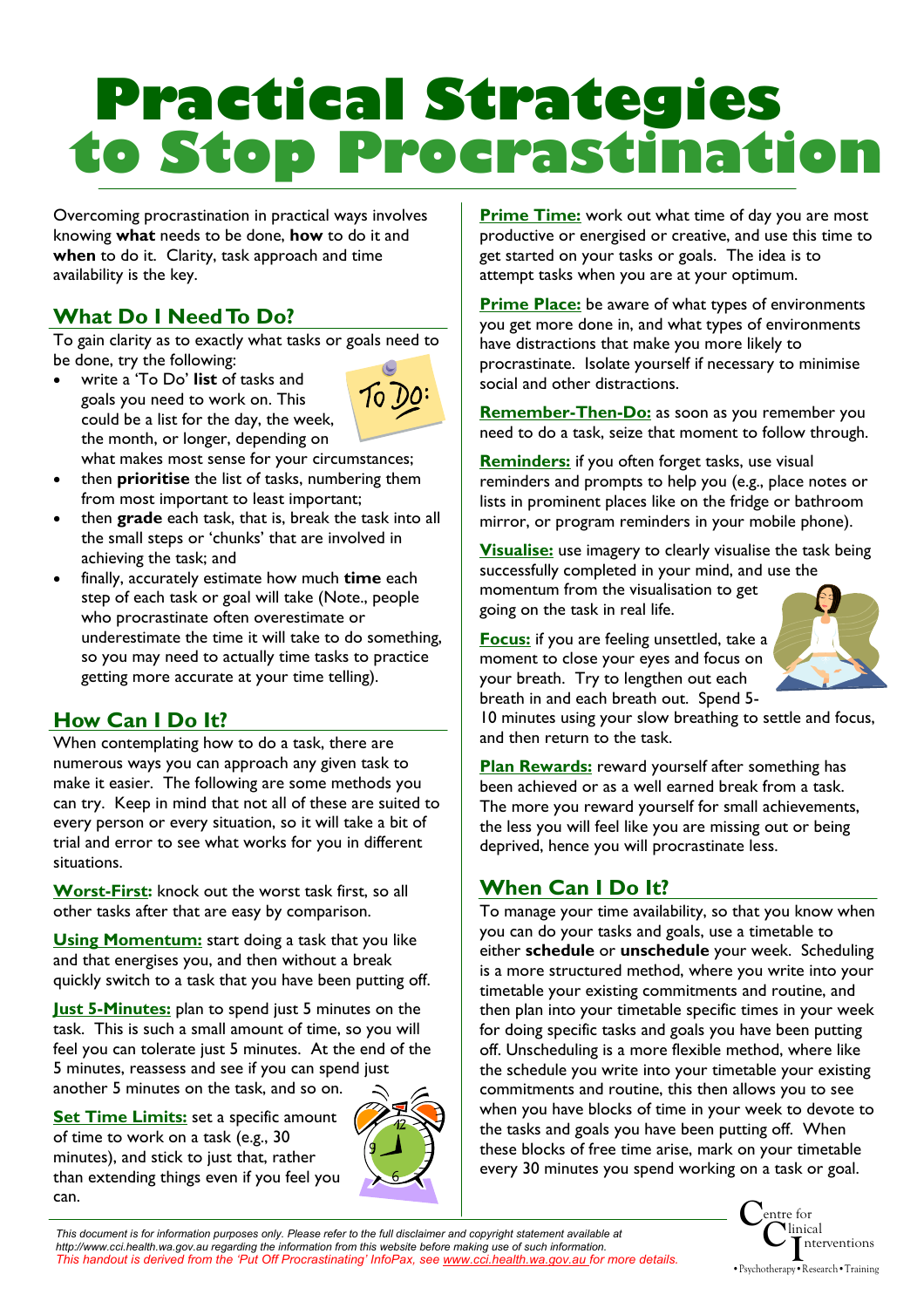# **Procrastination: Unhelpful Rules & Assumptions**

# **Unhelpful Rules & Assumptions**

The reason people procrastinate, is because they hold unhelpful rules and assumptions about themselves or how the world works. These unhelpful rules and assumptions often generate some form of discomfort about doing a task or goal (e.g., anger, resentment, frustration, boredom, anxiety, fear, embarrassment, depression, despair, exhaustion, etc), and procrastination then becomes a strategy to avoid the discomfort.

The unhelpful rules and assumptions most often linked to procrastination are:

**Needing To Be In Charge** (e.g., "Things should be done my way. I shouldn't have to do things I don't want to, or just because someone else says so");

**Pleasure Seeking** (e.g., "Life's too short to be doing things that are boring or hard, fun should always come first");

**Fear Of Failure Or Disapproval (e.g., "I must do** things perfectly, otherwise I will fail or others will think badly of me");

**Fear Of Uncertainty Or Catastrophe (e.g., "I must** be certain of what will happen. What if it's bad? I am better off not doing anything than risking it");

**Low Self-Confidence** (e.g., "I can't do it. I am just too incapable and inadequate"); and

**Depleted Energy** (e.g., "I can't do things when I am stressed, fatigued, unmotivated, or depressed").

# **Adjusting Rules & Assumptions**

There are a series of steps you can go through to challenge and adjust the unhelpful rules and assumptions that give rise to your procrastination. This involves asking yourself the following questions:

- What is the unhelpful rule or assumption I would like to adjust?
- Where did this rule or assumption come from?
- In what ways is this rule or assumption unreasonable? unrealistic? unfair? unhelpful?
- What are the negative consequences of having this rule or assumption?
- What is an alternative more helpful (i.e., balanced, flexible, realistic) rule or assumption?
- What can I do to put this rule or assumption into practice on a daily basis?

If you hold more that one unhelpful rule or assumption, tackle each one at a time.

When working out where your rules and assumptions might have come from, this will often be from messages or sayings you have received from others around you, past experiences you have had, or how you have observed others approach life. Often these things will have occurred whilst growing up, but can also come from more recent experiences.

When generating a more helpful rule or assumption, this involves thinking of another way to see yourself and the world that is more balanced, flexible to different circumstances, and realistic given the real state of affairs.

When thinking of how to put the new rule or assumption into practice, this involves working out how you would act in everyday life if you already believed the new helpful rule or assumption, and then making a point of acting that way. Often when we act as if something were true, we actually start to believe it.

### **Example**

#### **What is your unhelpful rule or assumption ?**  *Things should be done my way*

**Where did it come from?** 

*Messages I received growing up from family (e.g., "it's my way or the highway") and past experiences of being dominated by others, and vowing never to be in that same position again.* 

#### **In what ways is it unreasonable? unrealistic? unfair? unhelpful?**

*It is simply not possible to have everything my way.* **What are its negative consequences ?**  *I alienate others, it creates conflict with people.* 



**What is an alternative more helpful rule or assumption?** *Things don't have to always be my way*  **What can I do to put this rule or assumption into practice?** *Follow someone else's orders. Do things I don't want to for a change.* 

# **A Final Note...**

It is important to remember that adjusting your unhelpful rules and assumptions is not always necessary to beat the habit of procrastination. Often *Dismissing Procrastination Excuses* and using *Practical Strategies to Stop Procrastination* (see relevant information sheets) is enough. The unhelpful rules and assumptions underlying your procrastination are harder to shift because they have been with you a long time, and hence may require more intensive work. This sheet provides you with some tips to help get you started on the process.

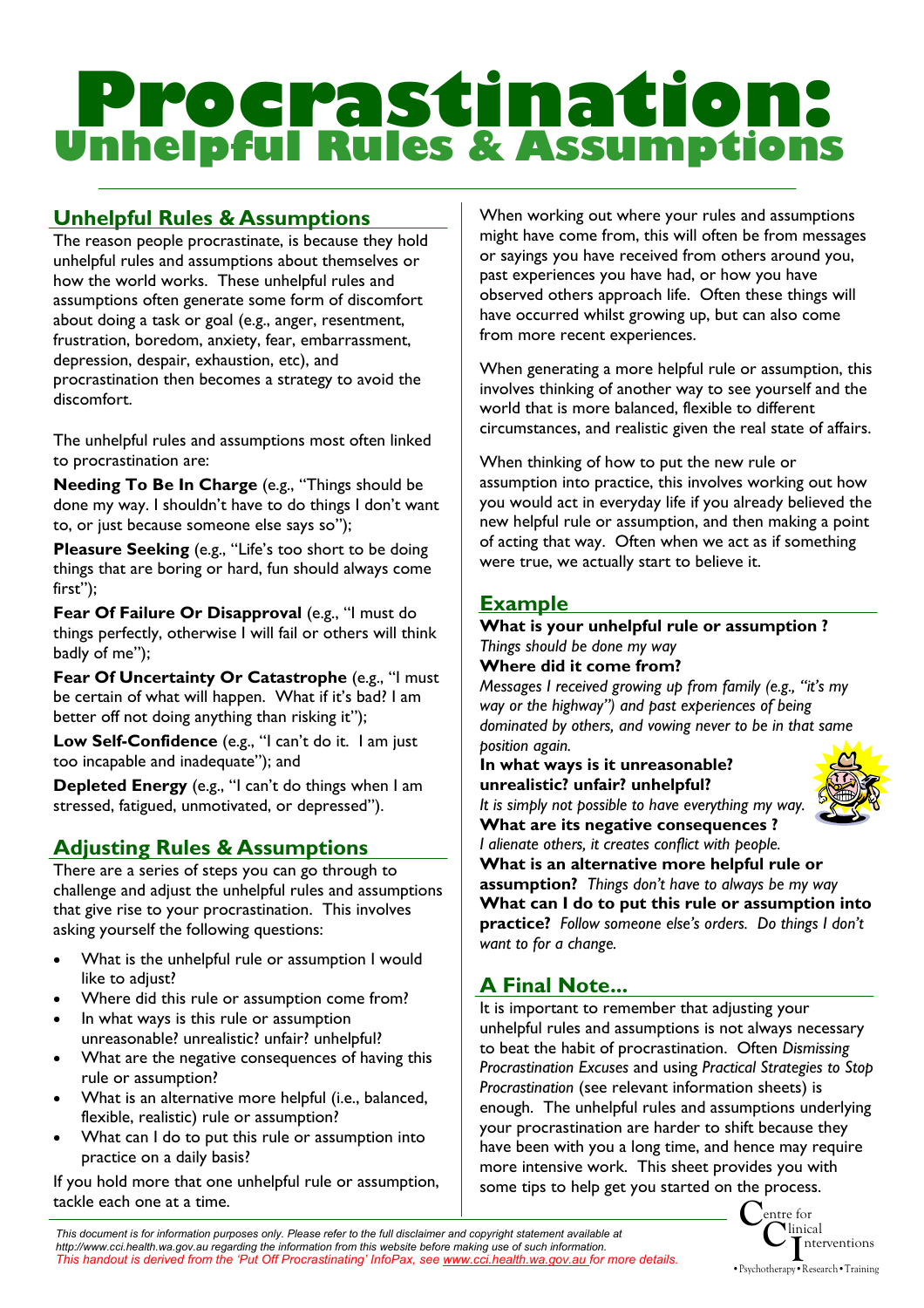# **Procrastination Tolerating Discomfort**

## **Discomfort Intolerance**

At the heart of procrastination is feeling or anticipating some sort of discomfort about doing a task or goal you are faced with. The discomfort could be anger, resentment, frustration, boredom, anxiety, fear, embarrassment, depression, despair, exhaustion, etc. Now, if you particularly hate, detest or can't stand discomfort, you are going to be more likely to procrastinate as a way of avoiding the discomfort. This puts you in a mode where you are 'discomfort driven', that is, you react from your discomfort, and it is your discomfort that guides your behaviour and calls all the shots.

Not being able to stand discomfort is often referred to as *discomfort intolerance*. Hence, something that can be helpful when addressing procrastination, is to increase your tolerance for discomfort. That is, to adopt the attitude that "I don't like discomfort, but I can stand it, I can stay with it, and I can get through it…I can tolerate it!!!" If you can adopt this attitude, you will be less tempted to use procrastination as a way of stopping the discomfort you have about doing a task or goal.

# **Increasing Discomfort Tolerance**

Below are some suggestions you can practice to increase your ability to tolerate discomfort. These suggestions come from *mindfulness* meditation principles. Mindfulness involves being in the present moment and being a non-judgemental observer of your experience. So when it comes to discomfort, it means that you observe the discomfort in a detached manner, without trying to change it or buy into it, without struggling with it or trying to get rid of it, but just watching it as it is. Often when people do this, they find that paradoxically it lessens how uncomfortable they feel, and allows them to feel they can tolerate their discomfort. Now, mindfulness and tolerating discomfort is a skill, and like any skill it requires practice. The more practice, the better you will get.

### **Steps to Mindfulness**

#### **Be Aware**

Firstly, bring a gentle awareness to what it is that you are experiencing right now in the present moment. This may be noticing your *breath*, sensations *in your body*, sensations *outside your body* as it makes contact with the surrounding environment, *sounds* around you, *sights* around you, something you are *tasting*, noticing *emotions* you are experiencing, or noticing *thoughts* that are popping into your mind. If you are distressed when practicing, notice and bring awareness to the discomfort.

#### **Watch, Observe, No-Judgement**

Once aware of your experience, adopt the stance of being an observer or watcher of your experience. An observer or watcher doesn't try to change what is happening, but at the same time doesn't get 'caught up' nor 'buys into' what is happening. They just stand at a distance from the action…just watching. Try to be a non-judgemental observer, that is, not to judge your experience as either good nor bad, it is what it is. To help you be non-judgemental in your watching, it can be helpful to label your experience like…"here is a thought", or "here is a body sensation", or "here is a feeling", etc. Again, if you are distressed when practicing, just watch and observe in a non-judgemental way your discomfort. You might use labels like…"here is the feeling of anger", "here is the feeling of boredom", "here is the feeling of despair" and so on. Try to relate to them as "just feelings, nothing more and nothing less". Remind yourself that "you are not your feelings, and that you are more than just your feelings".

#### **Let Go**

If you allow your experience to just be as it is, chances are that because you have let it come into your space (rather than having battled and struggled with it), it will then be able to go and leave your space in its own time. To help you with this, you might try using your breath to let go. Breathe from wherever you feel the discomfort within you. Breathe into the discomfort, making a space for it and allowing it to be there. You may then be able to watch the discomfort leave with your breath, each time you exhale. If the discomfort does move on, it doesn't mean it won't come back. When the discomfort does rear its head again, know that it is OK, and again just bring awareness to it, watch and observe it in a nonjudgemental fashion, and then allow it to

leave again when it is ready.

### **Other Tips**



Similar to mindfulness is riding the wave of discomfort. Our emotions usually act like waves, rising and gaining height at certain

points, then tapering off and dropping back, then sometimes gradually rising again. Imagine your discomfort as a wave. Like a wave the discomfort is temporary, it doesn't go on forever, and at some point will slowly subside

> **C**entre for **C**linical •Psychotherapy•Research•Training nterventions